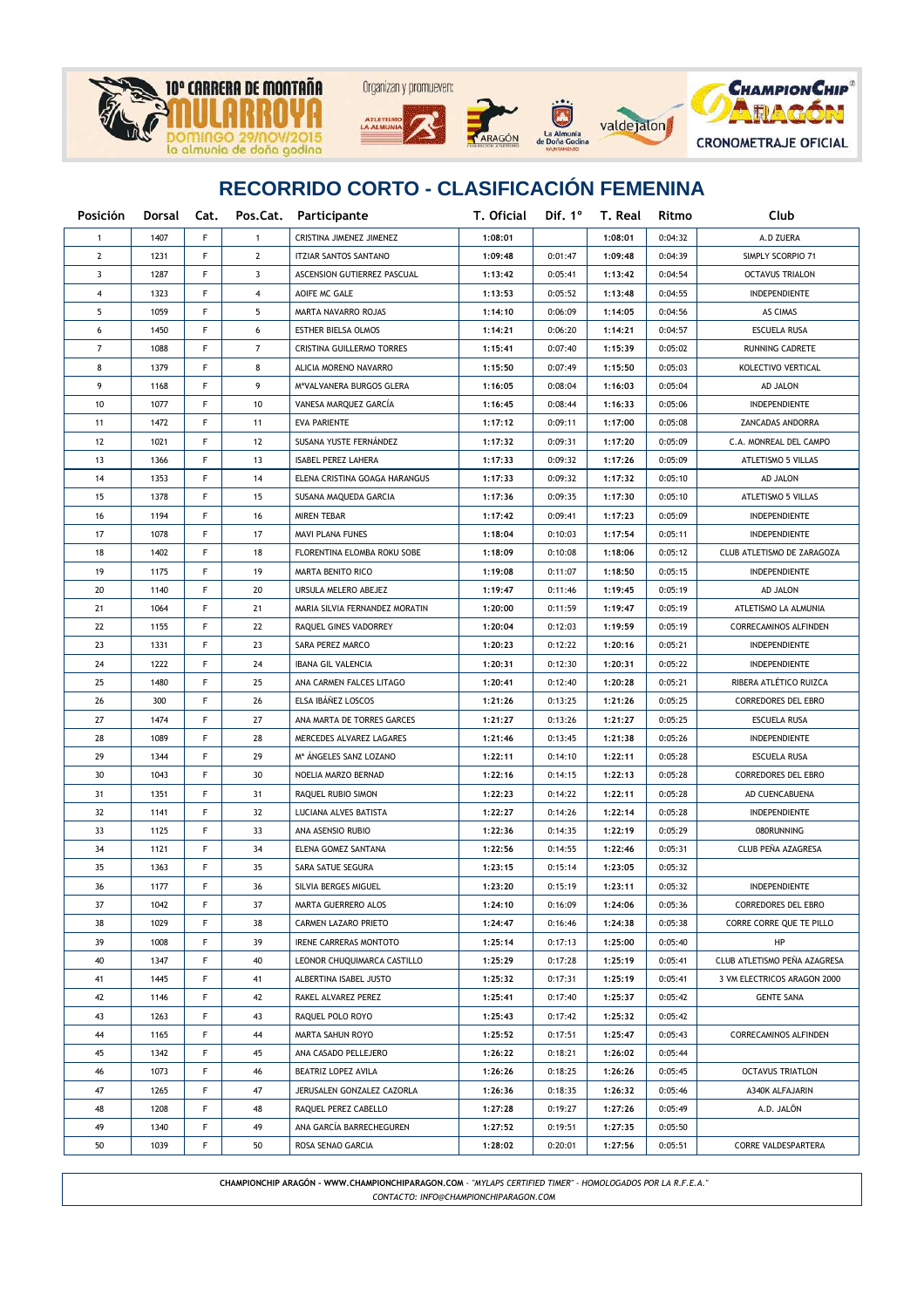





La Almunia<br>Doña God



## **RECORRIDO CORTO - CLASIFICACIÓN FEMENINA**

| Posición |      |    |     | Dorsal Cat. Pos.Cat. Participante | T. Oficial |         | Dif. $1^{\circ}$ T. Real | Ritmo   | Club                               |
|----------|------|----|-----|-----------------------------------|------------|---------|--------------------------|---------|------------------------------------|
| 51       | 1057 | F  | 51  | <b>RUT SAMBIA</b>                 | 1:28:03    | 0:20:02 | 1:27:43                  | 0:05:50 | INDEPENDIENTE                      |
| 52       | 1389 | F  | 52  | ELENA VELA AYLÓN                  | 1:28:35    | 0:20:34 | 1:28:22                  | 0:05:53 | INDEPENDIENTE                      |
| 53       | 1269 | F  | 53  | CRISTINA DE PABLO BLASCO          | 1:28:35    | 0:20:34 | 1:28:25                  | 0:05:53 | ATLETAS POPULARES                  |
| 54       | 1052 | F  | 54  | PILAR SANZ MARTÍNEZ               | 1:28:54    | 0:20:53 | 1:28:44                  | 0:05:54 | ATLETICO NARROS                    |
| 55       | 1364 | F  | 55  | TANIA LOSCOS LOPEZ                | 1:29:00    | 0:20:59 | 1:29:00                  | 0:05:56 |                                    |
| 56       | 1045 | F  | 56  | BEATRIZ MODREGO GONZALEZ          | 1:29:13    | 0:21:12 | 1:28:57                  | 0:05:55 | ZARAGOZA ATLETISMO                 |
| 57       | 1079 | F  | 57  | PILAR CABALLERO LOPEZ             | 1:29:24    | 0:21:23 | 1:29:18                  | 0:05:57 | <b>TRAILKO</b>                     |
| 58       | 1080 | F  | 58  | MARTA ROSALES MAZA                | 1:29:24    | 0:21:23 | 1:29:19                  | 0:05:57 | <b>TRAILKO</b>                     |
| 59       | 1454 | F  | 59  | MARIA SANJUAN LANCHO              | 1:29:53    | 0:21:52 | 1:29:45                  | 0:05:59 |                                    |
| 60       | 1297 | F  | 60  | BLANCA HERNANDES GARCIA           | 1:29:59    | 0:21:58 | 1:29:41                  | 0:05:58 | CLUB ATLETISMO 080 RUNNING         |
| 61       | 1281 | F  | 61  | SUSANA LEON                       | 1:31:05    | 0:23:04 | 1:30:54                  | 0:06:03 | INDEPENDIENTE                      |
| 62       | 1035 | F  | 62  | AURORA BERDEJO MORLAS             | 1:31:20    | 0:23:19 | 1:31:11                  | 0:06:04 | CORRE CORRE QUE TE PILLO           |
| 63       | 1020 | F  | 63  | <b>CARMEN PASTOR ESTEBAN</b>      | 1:31:32    | 0:23:31 | 1:31:15                  | 0:06:05 | INDEPENDIENTE                      |
| 64       | 1107 | F  | 64  | BEATRIZ MIER LEAL                 | 1:31:33    | 0:23:32 | 1:31:18                  | 0:06:05 | INDEPENDIENTE                      |
| 65       | 1471 | F  | 65  | PILI GUIU GALVE                   | 1:32:00    | 0:23:59 | 1:31:47                  | 0:06:07 | ZANCADAS ANDORRA                   |
| 66       | 1473 | F  | 66  | Mª JOSÉ DE TORO MIGUEL            | 1:32:00    | 0:23:59 | 1:31:47                  | 0:06:07 | ZANCADAS ANDORRA                   |
| 67       | 1093 | F  | 67  | EVA GRACIA VICENTE                | 1:32:07    | 0:24:06 | 1:32:02                  | 0:06:08 | <b>CORRECAMINOS ALFINDEN</b>       |
| 68       | 1439 | F  | 68  | ANA SOBREVIELA PEREZ              | 1:32:25    | 0:24:24 | 1:32:17                  | 0:06:09 |                                    |
| 69       | 1133 | F  | 69  | SUSANA GAZOL ANORO                | 1:33:02    | 0:25:01 | 1:32:45                  | 0:06:11 | INDEPENDIENTE                      |
| 70       | 1036 | F  | 70  | NATALIA PEREZ LOBERA              | 1:33:14    | 0:25:13 | 1:33:03                  | 0:06:12 | <b>BEER RUNNERS</b>                |
| 71       | 1108 | F  | 71  | MAITE GÓMEZ RIBAS                 | 1:33:19    | 0:25:18 | 1:33:03                  | 0:06:12 | ZARAGOZA ATLETISMO                 |
| 72       | 1212 | F  | 72  | MARINA FRANCES PINILLA            | 1:33:25    | 0:25:24 | 1:33:25                  | 0:06:13 | INDEPENDIENTE                      |
| 73       | 1174 | F  | 73  | PILAR LORENTE PEREZ               | 1:33:27    | 0:25:26 | 1:33:09                  | 0:06:12 | ZARAGOZA ATLETISMO                 |
| 74       | 1038 | F  | 74  | MARTA BAQUEDANO GALLEGO           | 1:33:47    | 0:25:46 | 1:33:24                  | 0:06:13 | <b>KENIATAS</b>                    |
| 75       | 1275 | F  | 75  | CARMEN VELILLA SORIANO            | 1:34:00    | 0:25:59 | 1:33:49                  | 0:06:15 | THE CRAZY RUNNERS                  |
| 76       | 1244 | F  | 76  | SOFIA BERGES GUERRERO             | 1:34:14    | 0:26:13 | 1:34:04                  | 0:06:16 | THE CRAZY RUNNERS                  |
| 77       | 1191 | F  | 77  | RAQUEL COLÁS FRANCÉS              | 1:34:19    | 0:26:18 | 1:34:06                  | 0:06:16 | <b>BEER RUNNERS</b>                |
| 78       | 1153 | F  | 78  | PATRICIA DÍEZ ARIAS               | 1:34:26    | 0:26:25 | 1:34:07                  | 0:06:16 | <b>PIRINEOS</b>                    |
| 79       | 1011 | F  | 79  | ROSANA CERÓN ZORRAQUINO           | 1:34:44    | 0:26:43 | 1:34:29                  | 0:06:17 | <b>HP RUNNING</b>                  |
| 80       | 1209 | F  | 80  | PENÉLOPE CIBIRIAIN SAN MIGUEL     | 1:35:11    | 0:27:10 | 1:34:53                  | 0:06:19 | ZARAGOZA ATLETISMO                 |
| 81       | 1083 | F  | 81  | ANA REYES ORDOÑEZ RUBIO           | 1:35:13    | 0:27:12 | 1:35:06                  | 0:06:20 | RUNNING ZARAGOZA FISIO ZARAGOZ     |
| 82       | 1183 | F  | 82  | SILVIA LASHERAS JORDA             | 1:35:25    | 0:27:24 | 1:35:08                  | 0:06:20 | <b>CLUB DEPORTIVO SANTA ISABEL</b> |
| 83       | 1292 | F  | 83  | LUISA TIERZ TABUEÑA               | 1:36:27    | 0:28:26 | 1:36:12                  | 0:06:24 |                                    |
| 84       | 1322 | F  | 84  | ELENA LOU CALVO                   | 1:36:44    | 0:28:43 | 1:36:24                  | 0:06:25 | ZENIT RUNNERS BY ISABEL MACIAS     |
| 85       | 1030 | F  | 85  | SORAYA NAYA CABRERO               | 1:37:16    | 0:29:15 | 1:37:06                  | 0:06:28 | <b>BEER RUNNERS</b>                |
| 86       | 1037 | F  | 86  | EVA MARIA LOPEZ SANZ              | 1:37:24    | 0:29:23 | 1:37:15                  | 0:06:29 | CORRE CORRE QUE TE PILLO           |
| 87       | 1034 | F. | 87  | MARIA DEL CRISTO HERNANDEZ PER    | 1:37:24    | 0:29:23 | 1:37:15                  | 0:06:29 | CORRE CORRE QUE TE PILLO           |
| 88       | 1239 | F  | 88  | ARAYA PEREZ DIEZ                  | 1:38:06    | 0:30:05 | 1:38:03                  | 0:06:32 |                                    |
| 89       | 1028 | F  | 89  | LETICIA ORGA PALOMAR              | 1:39:11    | 0:31:10 | 1:38:56                  | 0:06:35 | TRIATLON CIERZO                    |
| 90       | 1048 | F  | 90  | ENCARNA FAURA LOPEZ               | 1:40:09    | 0:32:08 | 1:39:50                  | 0:06:39 | INDEPENDIENTE                      |
| 91       | 1031 | F  | 91  | NOEMI GONZÁLEZ DURAN              | 1:41:51    | 0:33:50 | 1:41:35                  | 0:06:46 | <b>HP RUNNING</b>                  |
| 92       | 1388 | F  | 92  | SILVIA MAJARENAS RUBIO            | 1:42:29    | 0:34:28 | 1:42:16                  | 0:06:49 | <b>BEER RUNNERS</b>                |
| 93       | 1163 | F  | 93  | VANESSA AURORA ECHAVE CANO        | 1:42:31    | 0:34:30 | 1:42:14                  | 0:06:48 | RUNNING DEPORTIVO SANTA ISABEL     |
| 94       | 1181 | F  | 94  | BEATRIZ ÁLVAREZ MARTÍN            | 1:42:34    | 0:34:33 | 1:42:33                  | 0:06:50 | CLUB ATLETISMO CUARTE              |
| 95       | 1135 | F  | 95  | BEATRIZ ROBLES SEBASTIAN          | 1:43:22    | 0:35:21 | 1:43:05                  | 0:06:52 | ZARAGOZA ATLETISMO                 |
| 96       | 1365 | F  | 96  | MERCEDES MERLO RODRIGUEZ          | 1:45:05    | 0:37:04 | 1:44:45                  | 0:06:59 |                                    |
| 97       | 1229 | F  | 97  | PILAR JUSTE PEREZ                 | 1:47:32    | 0:39:31 | 1:47:23                  | 0:07:09 | CENTRO EXCURSIONISTA MONCAYO       |
| 98       | 1049 | F  | 98  | NURIA SOLER RUIZ                  | 1:48:23    | 0:40:22 | 1:48:18                  | 0:07:13 | CORREDORES DEL EBRO                |
| 99       | 1087 | F  | 99  | SONIA SAAMEÑO RIVERO              | 1:49:42    | 0:41:41 | 1:49:33                  | 0:07:18 | <b>GENTE SANA</b>                  |
| 100      | 1456 | F  | 100 | OLGA CASTILLO                     | 1:49:46    | 0:41:45 | 1:49:24                  | 0:07:17 |                                    |

**CHAMPIONCHIP ARAGÓN - WWW.CHAMPIONCHIPARAGON.COM** - *"MYLAPS CERTIFIED TIMER" - HOMOLOGADOS POR LA R.F.E.A." CONTACTO: INFO@CHAMPIONCHIPARAGON.COM*